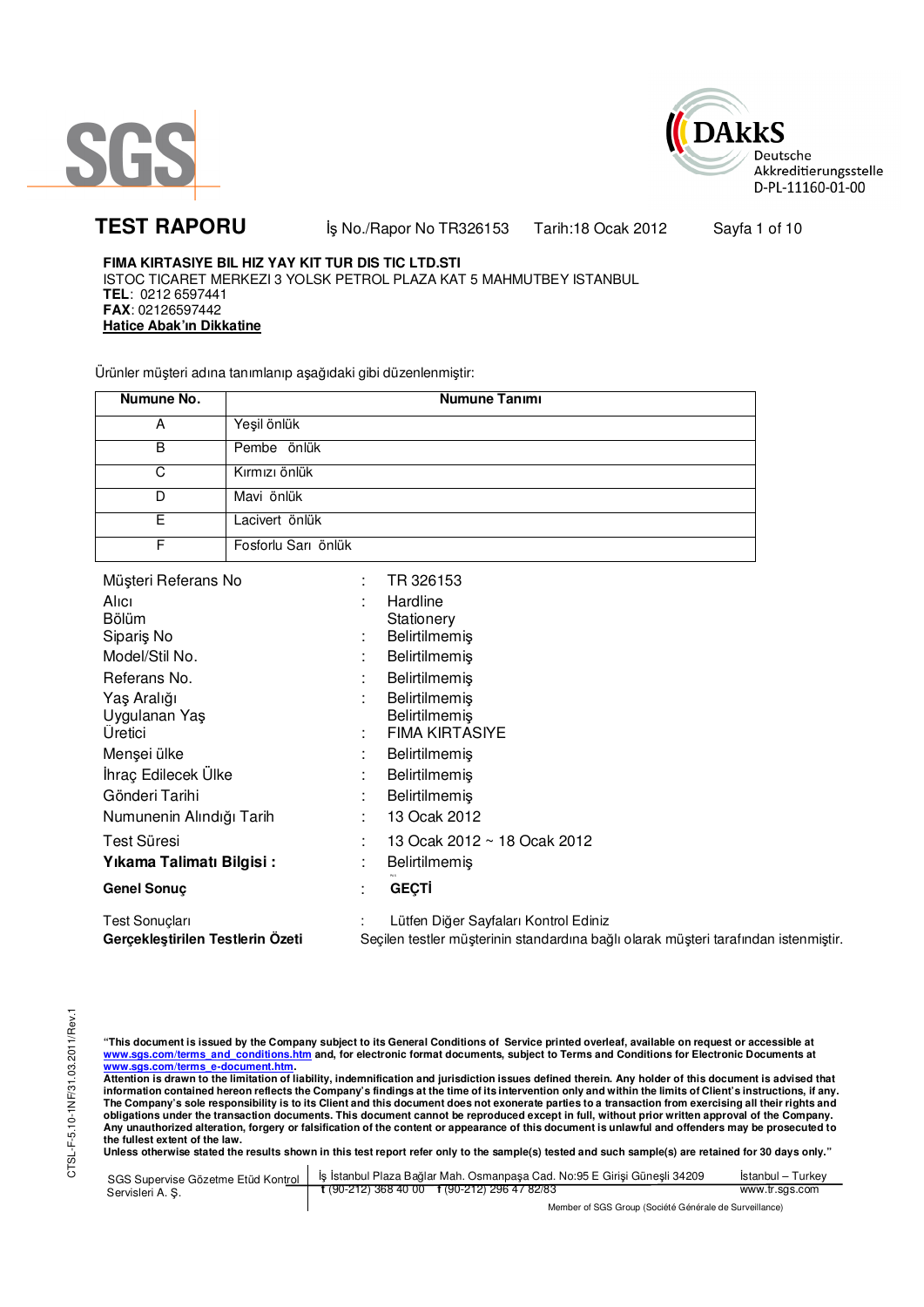



**TEST RAPORU** iş No./Rapor No TR326153 Tarih:18 Ocak 2012 Sayfa 2 of 10

| <b>Test Parametreleri</b>            | <b>Sonuc</b> |                          |            |                   |     |             |
|--------------------------------------|--------------|--------------------------|------------|-------------------|-----|-------------|
| <b>Kimyasal Testler</b>              | 1 + 6 + 11   | $10 + 14 +$              | <u> 12</u> | $16 + 21 +$<br>26 | - 7 | $18 + 23 +$ |
| Allergenous Disperse Dyes            |              | $\overline{\phantom{a}}$ |            |                   |     |             |
| <b>Migration of Certain Elements</b> |              |                          |            |                   |     |             |

| <b>Test Parametreleri</b>            | <b>Sonuc</b>      |                          |    |                   |    |              |
|--------------------------------------|-------------------|--------------------------|----|-------------------|----|--------------|
| <b>Kimyasal Testler</b>              | $19 + 20 +$<br>24 |                          | 22 | $25 + 29 +$<br>30 | 27 | $3 + 8 + 13$ |
| Allergenous Disperse Dyes            |                   | $\overline{\phantom{0}}$ |    |                   |    |              |
| <b>Migration of Certain Elements</b> |                   |                          |    |                   |    |              |

| <b>Test Parametreleri</b>     | Sonuc |
|-------------------------------|-------|
| <b>Kimyasal Testler</b>       |       |
| Allergenous Disperse Dyes     |       |
| Migration of Certain Elements |       |

"This document is issued by the Company subject to its General Conditions of Service printed overleaf, available on request or accessible at<br>www.sgs.com/terms\_and\_conditions.htm\_and, for electronic format documents, subjec

<u>www.sgs.com/terms\_e-document.htm.</u><br>Attention is drawn to the limitation of liability, indemnification and jurisdiction issues defined therein. Any holder of this document is advised that<br>information contained hereon refle obligations under the transaction documents. This document cannot be reproduced except in full, without prior written approval of the Company.<br>Any unauthorized alteration, forgery or falsification of the content or appeara

**Unless otherwise stated the results shown in this test report refer only to the sample(s) tested and such sample(s) are retained for 30 days only."** 

|                  | SGS Supervise Gözetme Etüd Kontrol   İş İstanbul Plaza Bağlar Mah. Osmanpaşa Cad. No:95 E Girişi Güneşli 34209 | Istanbul – Turkev |
|------------------|----------------------------------------------------------------------------------------------------------------|-------------------|
| Servisleri A. S. | $\frac{1}{2}$ (90-212) 368 40 00 f (90-212) 296 47 82/83                                                       | www.tr.sgs.com    |
|                  | Member of SGS Group (Société Générale de Surveillance)                                                         |                   |

r of SGS Group (Société Générale de Surveillance)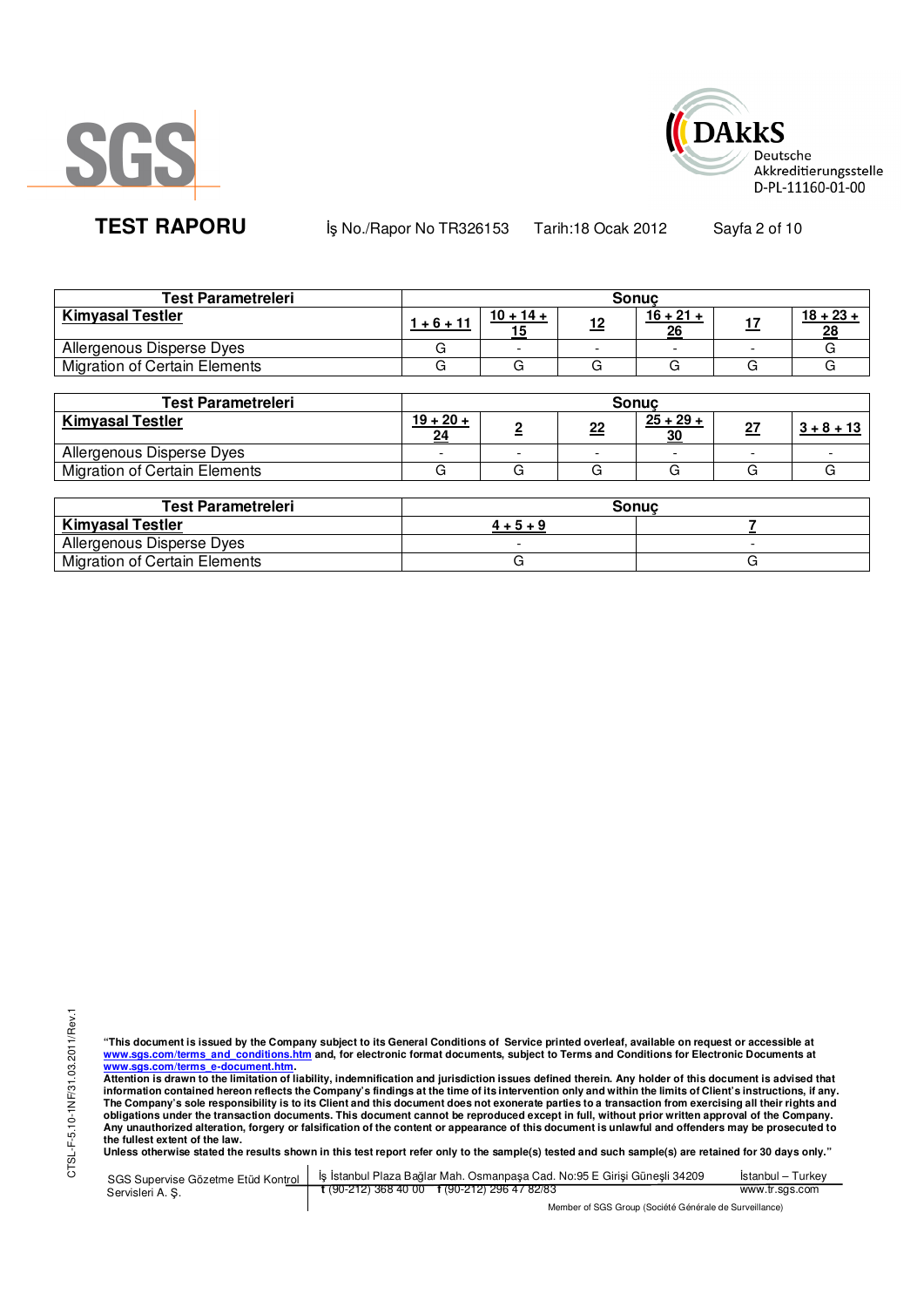



**TEST RAPORU** iş No./Rapor No TR326153 Tarih:18 Ocak 2012 Sayfa 3 of 10

| Remarks        |                                                                                                                                                                                                                                                                                                                                                                                                                                                                        |                            | $G = M\ddot{\mu}$ şteri standardına uygun                                                                                                                                                                                                                                                                                                                       |  |  |  |  |  |
|----------------|------------------------------------------------------------------------------------------------------------------------------------------------------------------------------------------------------------------------------------------------------------------------------------------------------------------------------------------------------------------------------------------------------------------------------------------------------------------------|----------------------------|-----------------------------------------------------------------------------------------------------------------------------------------------------------------------------------------------------------------------------------------------------------------------------------------------------------------------------------------------------------------|--|--|--|--|--|
|                |                                                                                                                                                                                                                                                                                                                                                                                                                                                                        |                            | $K = M\ddot{\mu}$ şteri standardına uygun değil                                                                                                                                                                                                                                                                                                                 |  |  |  |  |  |
|                |                                                                                                                                                                                                                                                                                                                                                                                                                                                                        | = Sınır değer belirtilmedi |                                                                                                                                                                                                                                                                                                                                                                 |  |  |  |  |  |
| Notes:         | Conclusions on meet/fail are based on the test result from the actual sampling of the received sample(s).                                                                                                                                                                                                                                                                                                                                                              |                            |                                                                                                                                                                                                                                                                                                                                                                 |  |  |  |  |  |
|                | standard.                                                                                                                                                                                                                                                                                                                                                                                                                                                              |                            | The composite sampling method is based on the client's special request and is a modification from the testing                                                                                                                                                                                                                                                   |  |  |  |  |  |
|                | The test results relate to the tested items only.<br>Test reports without SGS seal and authorised signatures are invalid.<br>Reported results do not include uncertainties.<br>evaluation has been carried out in accordance with UKAS and DAkkS requirements.<br>interpretations expressed herein are outside the scope of UKAS or DAkkS Accreditation.<br>Issued in Istanbul<br>Signed for and on behalf of<br>SGS Supervise Gözetme Etüd<br>Kontrol Servisleri A.Ş. |                            | The reported expanded uncertainty is based on a standard uncertainty multiplied by a coverage factor k=2, providing a level of confidence of approximately 95%. The uncertainty<br>In this Test Report tests marked (1) are included in the UKAS Accreditation Scope, marked (2) are included in the DAkkS Accreditation Scope of this Laboratory. Opinions and |  |  |  |  |  |
| Nilay Gültekin |                                                                                                                                                                                                                                                                                                                                                                                                                                                                        |                            | Ayşe Çimen                                                                                                                                                                                                                                                                                                                                                      |  |  |  |  |  |
|                | <b>Customer Services Team Leader</b>                                                                                                                                                                                                                                                                                                                                                                                                                                   |                            | <b>Customer Services Manager</b>                                                                                                                                                                                                                                                                                                                                |  |  |  |  |  |
|                |                                                                                                                                                                                                                                                                                                                                                                                                                                                                        |                            | <b>ETUD</b><br>RUISE                                                                                                                                                                                                                                                                                                                                            |  |  |  |  |  |

"This document is issued by the Company subject to its General Conditions of Service printed overleaf, available on request or accessible at<br>www.sgs.com/terms\_and\_conditions.htm\_and, for electronic format documents, subjec

|                 | SGS Supervise Gözetme Etüd Kontrol   İş İstanbul Plaza Bağlar Mah. Osmanpaşa Cad. No:95 E Girişi Güneşli 34209 | Istanbul – Turkev |
|-----------------|----------------------------------------------------------------------------------------------------------------|-------------------|
| Servisleri A.S. | $\frac{1}{2}$ (90-212) 368 40 00 f (90-212) 296 47 82/83                                                       | www.tr.sgs.com    |
|                 | Member of SGS Group (Société Générale de Surveillance)                                                         |                   |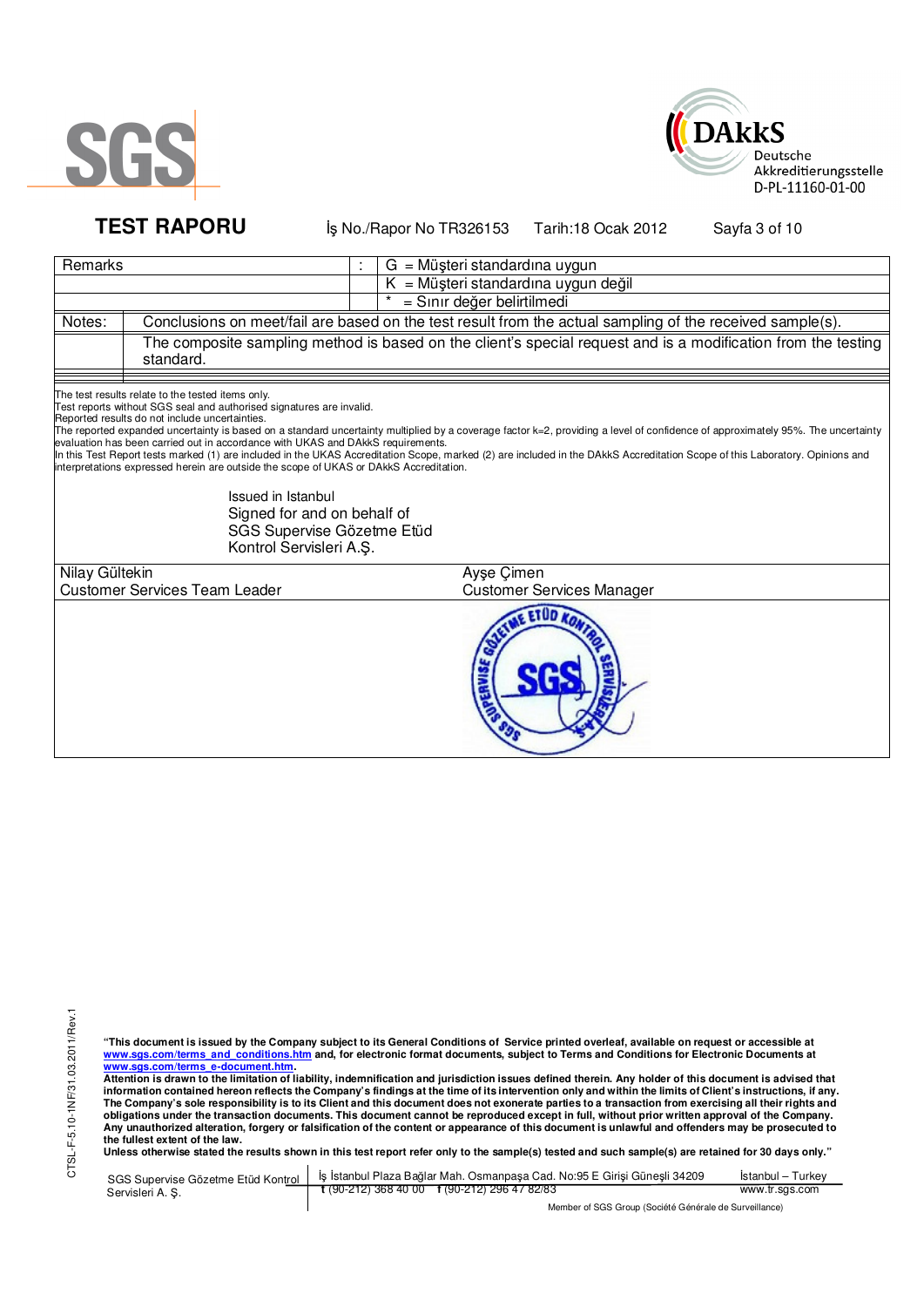



**TEST RAPORU** iş No./Rapor No TR326153 Tarih:18 Ocak 2012 Sayfa 4 of 10

# **Component List / List of Materials for Chemical Test**

| Sample No.                | <b>Sample Description</b>                          | Sample Colour        | <b>Material No.</b> | Component     | <b>Material</b>          | Colour               |
|---------------------------|----------------------------------------------------|----------------------|---------------------|---------------|--------------------------|----------------------|
| A                         | Green Apron                                        | Green                |                     | Main          |                          | Green                |
| A                         | Green Apron                                        | Multicolour          | $\boldsymbol{2}$    | Front print   |                          | Multicolour          |
| A                         | Green Apron                                        | Clear                | 3                   | Front plastic | Plastic                  | Clear                |
| A                         | Green Apron                                        | Green                | 4                   | Male velcro   | Plastic                  | Green                |
| $\boldsymbol{\mathsf{A}}$ | Green Apron                                        | Green                | 5                   | Female velcro | Plastic                  | Green                |
| В                         | Pink Apron                                         | Pink                 | 6                   | Main          |                          | Pink                 |
| В                         | Pink Apron                                         | Multi                | $\overline{7}$      | Front print   | $\overline{\phantom{a}}$ | Multi                |
| B                         | Pink Apron                                         | Clear                | 8                   | Clear plastic | Plastic                  | Clear                |
| $\, {\bf B}$              | Pink Apron                                         | Pink                 | 9                   | Female part   | Plastic                  | Pink                 |
| $\, {\bf B}$              | Pink Apron                                         | Pink                 | 10                  | Male_part     | Plastic                  | Pink                 |
| $\mathbf c$               | Red Apron                                          | Red                  | 11                  | Main          |                          | Red                  |
| $\mathbf c$               | Red Apron                                          | Multi                | 12                  | Front print   |                          | Multi                |
| $\mathbf c$               | Red Apron                                          | Clear                | 13                  | Clear plastic | Plastic                  | Clear                |
| $\mathbf c$               | Red Apron                                          | Red                  | 14                  | Female part   | Plastic                  | Red                  |
| $\mathbf c$               | Red Apron                                          | Red                  | 15                  | Male part     | Plastic                  | Red                  |
| D                         | Blue Apron                                         | Blue                 | 16                  | Main          |                          | Blue                 |
| D                         | Blue Apron                                         | Multi                | 17                  | Front print   |                          | Multi                |
| D                         | Blue Apron                                         | Clear                | 18                  | Clear plastic | Plastic                  | Clear                |
| D                         | <b>Blue Apron</b>                                  | <b>Blue</b>          | 19                  | Male part     | Plastic                  | <b>Blue</b>          |
| D                         | <b>Blue Apron</b>                                  | Blue                 | 20                  | Female part   | Plastic                  | <b>Blue</b>          |
| E                         | Navy Apron                                         | Navy                 | 21                  | Main          |                          | Navy                 |
| E                         | Navy Apron                                         | Multi                | 22                  | Front print   | $\blacksquare$           | Multi                |
| E                         | Navy Apron                                         | Clear                | 23                  | Clear plastic | Plastic                  | Clear                |
| E                         | Navy Apron                                         | Navy                 | 24                  | Female part   | Plastic                  | Navy                 |
| E                         | Navy Apron                                         | Navy                 | 25                  | Male part     | Plastic                  | Navy                 |
| F                         |                                                    | Floroscent<br>yellow | 26                  | Main          |                          | Floroscent<br>yellow |
| F                         | Floroscent yellow Apron<br>Floroscent yellow Apron | Multi                | 27                  |               |                          | Multi                |
| F                         | Floroscent yellow Apron                            | Clear                | 28                  | Front print   |                          | Clear                |
|                           | Floroscent yellow Apron                            | Floroscent           |                     | Clear plastic | Plastic                  | Floroscent           |
| F                         |                                                    | yellow               | 29                  | Female part   | Plastic                  | yellow               |
| F                         | Floroscent yellow Apron                            | Floroscent<br>yellow | $30\,$              | Male part     | Plastic                  | Floroscent<br>yellow |

"This document is issued by the Company subject to its General Conditions of Service printed overleaf, available on request or accessible at<br>www.sgs.com/terms\_and\_conditions.htm\_and, for electronic format documents, subjec

<u>www.sgs.com/terms\_e-document.htm.</u><br>Attention is drawn to the limitation of liability, indemnification and jurisdiction issues defined therein. Any holder of this document is advised that<br>information contained hereon refle obligations under the transaction documents. This document cannot be reproduced except in full, without prior written approval of the Company.<br>Any unauthorized alteration, forgery or falsification of the content or appeara

**Unless otherwise stated the results shown in this test report refer only to the sample(s) tested and such sample(s) are retained for 30 days only."** 

|                  | SGS Supervise Gözetme Etüd Kontrol   İş İstanbul Plaza Bağlar Mah. Osmanpaşa Cad. No:95 E Girişi Güneşli 34209 | Istanbul – Turkev |
|------------------|----------------------------------------------------------------------------------------------------------------|-------------------|
| Servisleri A. S. | $\frac{1}{2}$ (90-212) 368 40 00 f (90-212) 296 47 82/83                                                       | www.tr.sgs.com    |
|                  | Member of SGS Group (Société Générale de Surveillance)                                                         |                   |

Member of SGS Group (Société Générale de Surveillance)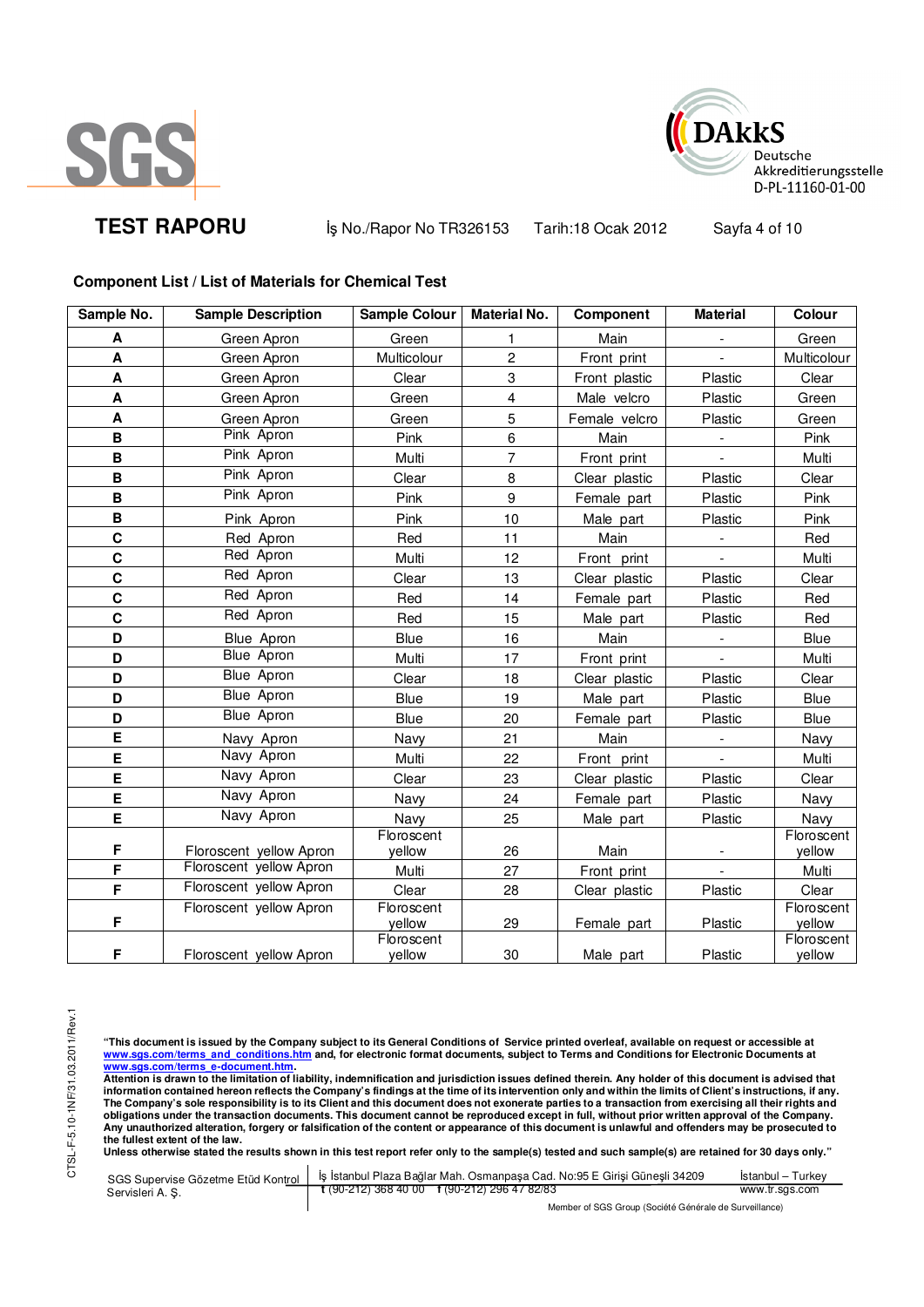



**TEST RAPORU** iş No./Rapor No TR326153 Tarih:18 Ocak 2012 Sayfa 5 of 10

# **Detail Test Result:**

| <b>Allergenous Disperse Dyes<sup>2</sup></b>                              |                          |                                                                       |                |
|---------------------------------------------------------------------------|--------------------------|-----------------------------------------------------------------------|----------------|
| WITH REFERENCE TO DIN 54231:2005 - ANALYSIS BY LC-DAD/MSD<br>Test Method: |                          |                                                                       |                |
| <b>Component</b>                                                          | Cas No                   | $1 + 6 + 11$                                                          | $18 + 23 + 28$ |
| C.I. Disperse Blue 1 (Structure No: C.I. 64 500)                          | 2475-45-8                | n.d.                                                                  | n.d.           |
| C.I. Disperse Blue 3 (Structure No: C.I. 61 505)                          | 2475-46-9                | n.d.                                                                  | n.d.           |
| C.I. Disperse Blue 7 (Structure No: C.I. 62 500)                          | 3179-90-6                | n.d.                                                                  | n.d.           |
| C.I. Disperse Blue 26 (Structure No: C.I. 63 305)                         | 3860-63-7                | n.d.                                                                  | n.d.           |
| C.I. Disperse Blue 35                                                     | 56524-77-7<br>56524-76-6 | n.d.                                                                  | n.d.           |
| C.I. Disperse Blue 102                                                    | 12222-97-8               | n.d.                                                                  | n.d.           |
| C.I. Disperse Blue 106                                                    | 12223-01-7               | n.d.                                                                  | n.d.           |
| C.I. Disperse Blue 124                                                    | 61951-51-7               | n.d.                                                                  | n.d.           |
| C.I. Disperse Brown 1                                                     | 23355-64-8               | n.d.                                                                  | n.d.           |
| C.I. Disperse Orange 1 (Structure No: C.I. 11 080)                        | 2581-69-3                | n.d.                                                                  | n.d.           |
| C.I. Disperse Orange 3 (Structure No: C.I. 11 005)                        | 730-40-5                 | n.d.                                                                  | n.d.           |
| C.I. Disperse Orange 37/76                                                | 13301-61-6               | n.d.                                                                  | n.d.           |
| C.I. Disperse Red 1 (Structure No: C.I. 11 110)                           | 2872-52-8                | n.d.                                                                  | n.d.           |
| C.I. Disperse Red 11 (Structure No: C.I. 62 015)                          | 2872-48-2                | n.d.                                                                  | n.d.           |
| C.I. Disperse Red 17 (Structure No: C.I. 11 210)                          | 3179-89-3                | n.d.                                                                  | n.d.           |
| C.I. Disperse Yellow 1 (Structure No: C.I. 10 345)                        | 119-15-3                 | n.d.                                                                  | n.d.           |
| C.I. Disperse Yellow 3 (Structure No: C.I. 11 855)                        | 2832-40-8                | n.d.                                                                  | n.d.           |
| C.I. Disperse Yellow 9 (Structure No: C.I. 10 375)                        | 6373-73-5                | n.d.                                                                  | n.d.           |
| C.I. Disperse Yellow 23                                                   | 6250-23-3                | n.d.                                                                  | n.d.           |
| C.I. Disperse Yellow 39                                                   |                          | n.d.                                                                  | n.d.           |
| C.I. Disperse Yellow 49                                                   | 54824-37-2               | n.d.                                                                  | n.d.           |
| C.I. Disperse Orange 149                                                  | 85136-74-9               | n.d.                                                                  | n.d.           |
|                                                                           | Sonuç                    | Geçti                                                                 | Geçti          |
| Note(s):                                                                  |                          | Results reported on sample extract only. The unit of result is mg/kg. |                |
| $n.d. =$                                                                  | not detected             |                                                                       |                |
| $* =$                                                                     | exceed the limit         |                                                                       |                |
| $\leq$ =                                                                  | less than                |                                                                       |                |
| Detection $Limit =$                                                       |                          | 15 mg/kg (for individual compound)                                    |                |
| Requirement by the client=                                                | Not detected             |                                                                       |                |
|                                                                           |                          |                                                                       |                |

"This document is issued by the Company subject to its General Conditions of Service printed overleaf, available on request or accessible at<br>www.sgs.com/terms\_and\_conditions.htm\_and, for electronic format documents, subjec

<u>www.sgs.com/terms\_e-document.htm.</u><br>Attention is drawn to the limitation of liability, indemnification and jurisdiction issues defined therein. Any holder of this document is advised that<br>information contained hereon refle obligations under the transaction documents. This document cannot be reproduced except in full, without prior written approval of the Company.<br>Any unauthorized alteration, forgery or falsification of the content or appeara

|                 | SGS Supervise Gözetme Etüd Kontrol   İş İstanbul Plaza Bağlar Mah. Osmanpaşa Cad. No:95 E Girişi Güneşli 34209 | İstanbul – Turkev |  |
|-----------------|----------------------------------------------------------------------------------------------------------------|-------------------|--|
| Servisleri A.S. | $\frac{1}{2}$ (90-212) 368 40 00 f (90-212) 296 47 82/83                                                       | www.tr.sgs.com    |  |
|                 | Member of SGS Group (Société Générale de Surveillance)                                                         |                   |  |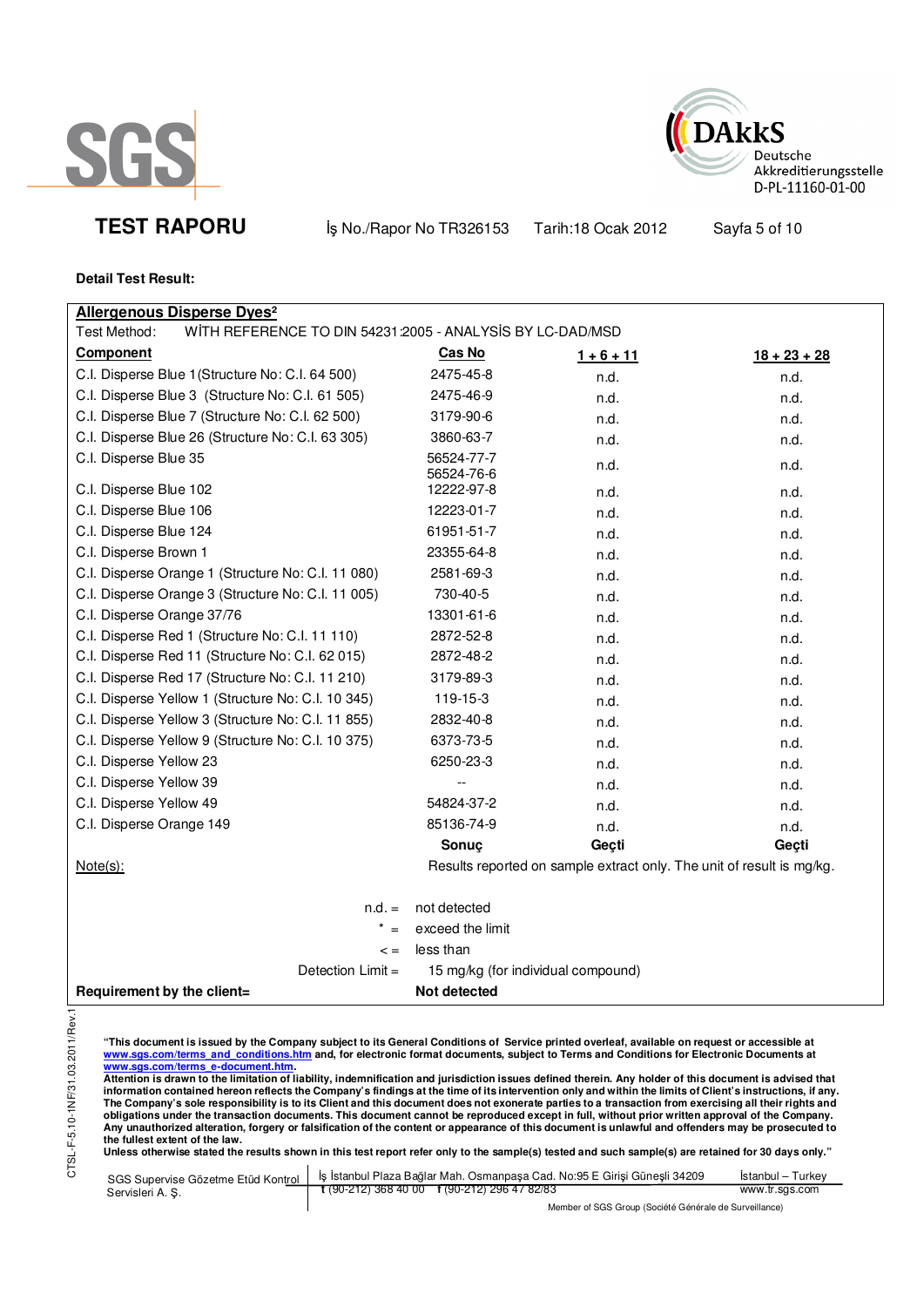



**TEST RAPORU** iş No./Rapor No TR326153 Tarih:18 Ocak 2012 Sayfa 6 of 10

| <b>Migration of Certain Elements<sup>2</sup></b> |                                                                                                                 |                |            |                                                                           |          |                |
|--------------------------------------------------|-----------------------------------------------------------------------------------------------------------------|----------------|------------|---------------------------------------------------------------------------|----------|----------------|
| Test Method:                                     |                                                                                                                 |                |            | WITH REFERENCE TO BS EN 71-3:1995 BS 5665-3:1995 - ANALYSED BY ICP-OES/MS |          |                |
| <b>Component</b>                                 | $1 + 6 + 11$                                                                                                    | $10 + 14 + 15$ | 12         | $16 + 21 + 26$                                                            | 17       | $18 + 23 + 28$ |
| Antimony (Sb)                                    | n.d.                                                                                                            | n.d.           | n.d.       | n.d.                                                                      | n.d.     | n.d.           |
| Arsenic (As)                                     | n.d.                                                                                                            | n.d.           | n.d.       | n.d.                                                                      | n.d.     | n.d.           |
| Cadmium (Cd)                                     | n.d.                                                                                                            | n.d.           | n.d.       | n.d.                                                                      | n.d.     | n.d.           |
| Chromium (Cr)                                    | n.d.                                                                                                            | n.d.           | n.d.       | n.d.                                                                      | n.d.     | n.d.           |
| Lead (Pb)                                        | n.d.                                                                                                            | n.d.           | n.d.       | n.d.                                                                      | n.d.     | n.d.           |
| Mercury (Hg)                                     | n.d.                                                                                                            | n.d.           | n.d.       | n.d.                                                                      | n.d.     | n.d.           |
| Barium (Ba)                                      | n.d.                                                                                                            | n.d.           | n.d.       | n.d.                                                                      | n.d.     | n.d.           |
| Selenium (Se)                                    | n.d.                                                                                                            | n.d.           | n.d.       | n.d.                                                                      | n.d.     | n.d.           |
| Sonuç                                            | Geçti                                                                                                           | Geçti          | Geçti      | Geçti                                                                     | Geçti    | Geçti          |
| $Note(s)$ :                                      |                                                                                                                 |                |            |                                                                           |          |                |
|                                                  |                                                                                                                 |                |            |                                                                           |          |                |
| $n.d. =$                                         | not detected                                                                                                    |                |            |                                                                           |          |                |
| $\star$<br>$=$                                   | exceed the limit                                                                                                |                |            |                                                                           |          |                |
| $\lt$ =                                          | less than                                                                                                       |                |            |                                                                           |          |                |
| Detection Limit =                                | Sb: 5 mg/kg, As: 2,5 mg/kg, Ba: 10 mg/kg, Cd: 5 mg/kg, Cr: 5 mg/kg, Pb: 5 mg/kg, Hg: 5 mg/kg, Se:<br>10 $mg/kg$ |                |            |                                                                           |          |                |
| Requirement by the client=                       | Arsenic (As)<br>25 mg/kg                                                                                        |                |            |                                                                           |          |                |
|                                                  | Cadmium (Cd)                                                                                                    | 75 mg/kg       |            |                                                                           |          |                |
|                                                  | Antimony (Sb)                                                                                                   | 60 mg/kg       |            |                                                                           |          |                |
|                                                  | Mercury (Hg)                                                                                                    | 60 mg/kg       |            |                                                                           |          |                |
|                                                  | Barium(Ba)                                                                                                      |                | 1000 mg/kg |                                                                           |          |                |
|                                                  | Selenium (Se)                                                                                                   | 500 mg/kg      |            |                                                                           |          |                |
|                                                  | Lead(Pb)                                                                                                        |                |            |                                                                           | 90 mg/kg |                |
|                                                  | Chromium(Cr)                                                                                                    |                |            |                                                                           | 60 mg/kg |                |
|                                                  |                                                                                                                 |                |            |                                                                           |          |                |

"This document is issued by the Company subject to its General Conditions of Service printed overleaf, available on request or accessible at<br>www.sgs.com/terms\_and\_conditions.htm\_and, for electronic format documents, subjec

| SGS Supervise Gözetme Etüd Kontrol | S İstanbul Plaza Bağlar Mah. Osmanpasa Cad. No:95 E Girisi Günesli 34209 | Istanbul – Turkev |  |  |
|------------------------------------|--------------------------------------------------------------------------|-------------------|--|--|
| Servisleri A. S.                   | $\frac{1}{2}$ (90-212) 368 40 00 f (90-212) 296 47 82/83                 | www.tr.sgs.com    |  |  |
|                                    | Member of SGS Group (Société Générale de Surveillance)                   |                   |  |  |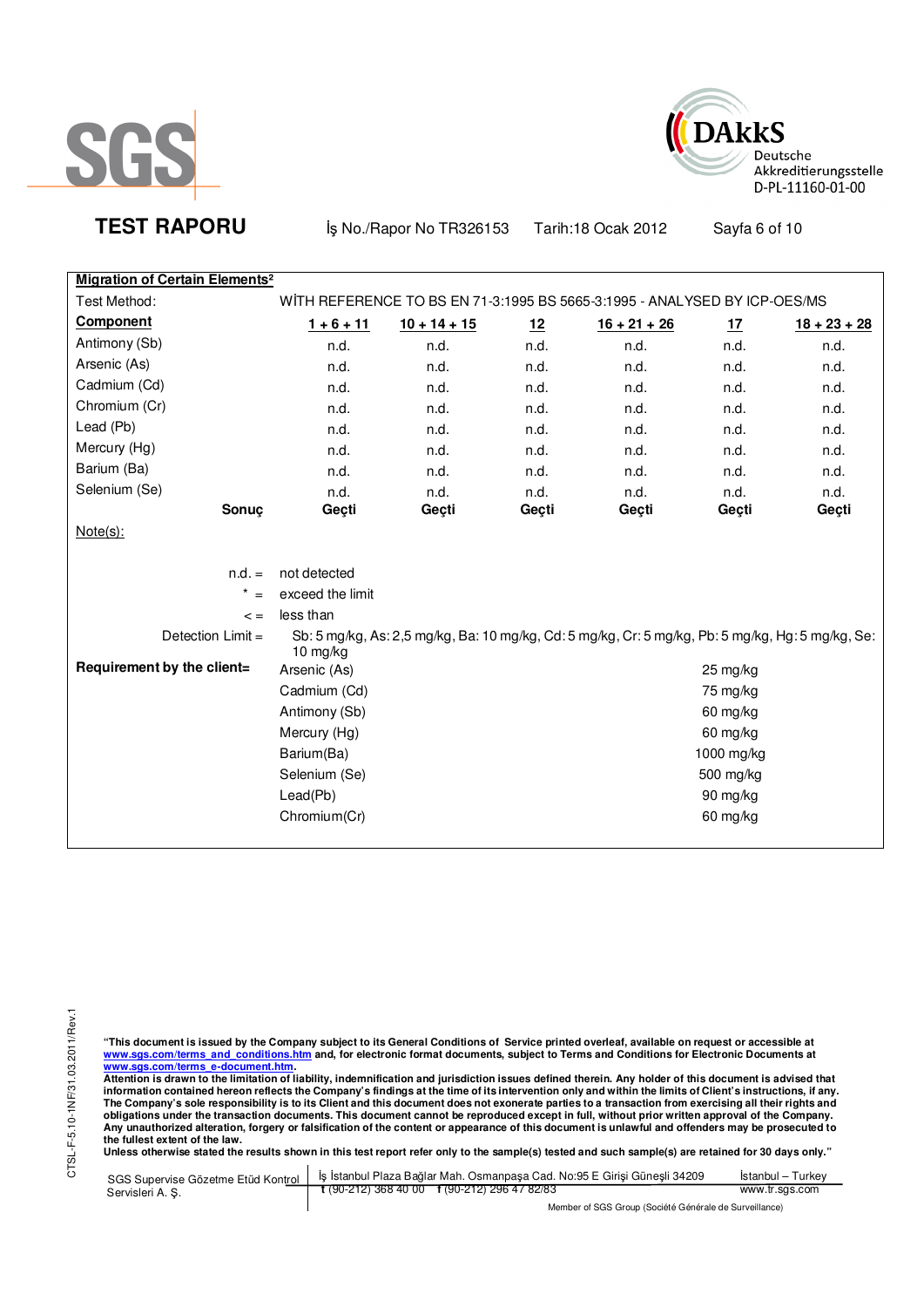



**TEST RAPORU** iş No./Rapor No TR326153 Tarih:18 Ocak 2012 Sayfa 7 of 10

| <b>Migration of Certain Elements<sup>2</sup></b> |                                                                           |                |       |                                                                                                   |          |              |
|--------------------------------------------------|---------------------------------------------------------------------------|----------------|-------|---------------------------------------------------------------------------------------------------|----------|--------------|
| Test Method:                                     | WITH REFERENCE TO BS EN 71-3:1995 BS 5665-3:1995 - ANALYSED BY ICP-OES/MS |                |       |                                                                                                   |          |              |
| <b>Component</b>                                 | $19 + 20 + 24$                                                            | $\overline{2}$ | 22    | $25 + 29 + 30$                                                                                    | 27       | $3 + 8 + 13$ |
| Antimony (Sb)                                    | n.d.                                                                      | n.d.           | n.d.  | n.d.                                                                                              | n.d.     | n.d.         |
| Arsenic (As)                                     | n.d.                                                                      | n.d.           | n.d.  | n.d.                                                                                              | n.d.     | n.d.         |
| Cadmium (Cd)                                     | n.d.                                                                      | n.d.           | n.d.  | n.d.                                                                                              | n.d.     | n.d.         |
| Chromium (Cr)                                    | n.d.                                                                      | n.d.           | n.d.  | n.d.                                                                                              | n.d.     | n.d.         |
| Lead (Pb)                                        | n.d.                                                                      | n.d.           | n.d.  | n.d.                                                                                              | n.d.     | n.d.         |
| Mercury (Hg)                                     | n.d.                                                                      | n.d.           | n.d.  | n.d.                                                                                              | n.d.     | n.d.         |
| Barium (Ba)                                      | n.d.                                                                      | n.d.           | n.d.  | n.d.                                                                                              | n.d.     | n.d.         |
| Selenium (Se)                                    | n.d.                                                                      | n.d.           | n.d.  | n.d.                                                                                              | n.d.     | n.d.         |
| Sonuç                                            | Geçti                                                                     | Geçti          | Geçti | Geçti                                                                                             | Geçti    | Geçti        |
| $Note(s)$ :                                      |                                                                           |                |       |                                                                                                   |          |              |
|                                                  |                                                                           |                |       |                                                                                                   |          |              |
| $n.d. =$                                         | not detected                                                              |                |       |                                                                                                   |          |              |
| $\star$                                          | exceed the limit                                                          |                |       |                                                                                                   |          |              |
| $\lt$ =                                          | less than                                                                 |                |       |                                                                                                   |          |              |
| Detection $Limit =$                              | 10 mg/kg                                                                  |                |       | Sb: 5 mg/kg, As: 2,5 mg/kg, Ba: 10 mg/kg, Cd: 5 mg/kg, Cr: 5 mg/kg, Pb: 5 mg/kg, Hg: 5 mg/kg, Se: |          |              |
| Requirement by the client=                       | Arsenic (As)                                                              |                |       |                                                                                                   | 25 mg/kg |              |
|                                                  | Cadmium (Cd)                                                              | 75 mg/kg       |       |                                                                                                   |          |              |
|                                                  | Antimony (Sb)                                                             | 60 mg/kg       |       |                                                                                                   |          |              |
|                                                  | Mercury (Hg)                                                              | 60 mg/kg       |       |                                                                                                   |          |              |
|                                                  | Barium(Ba)                                                                | 1000 mg/kg     |       |                                                                                                   |          |              |
|                                                  | Selenium (Se)                                                             | 500 mg/kg      |       |                                                                                                   |          |              |
|                                                  | Lead(Pb)                                                                  | 90 mg/kg       |       |                                                                                                   |          |              |
|                                                  | Chromium(Cr)                                                              |                |       |                                                                                                   | 60 mg/kg |              |
|                                                  |                                                                           |                |       |                                                                                                   |          |              |

"This document is issued by the Company subject to its General Conditions of Service printed overleaf, available on request or accessible at<br>www.sgs.com/terms\_and\_conditions.htm\_and, for electronic format documents, subjec

|                 | SGS Supervise Gözetme Etüd Kontrol   İş İstanbul Plaza Bağlar Mah. Osmanpaşa Cad. No:95 E Girişi Güneşli 34209 | Istanbul – Turkev |  |
|-----------------|----------------------------------------------------------------------------------------------------------------|-------------------|--|
| Servisleri A.S. | t (90-212) 368 40 00 f (90-212) 296 47 82/83                                                                   | www.tr.sgs.com    |  |
|                 | Member of SGS Group (Société Générale de Surveillance)                                                         |                   |  |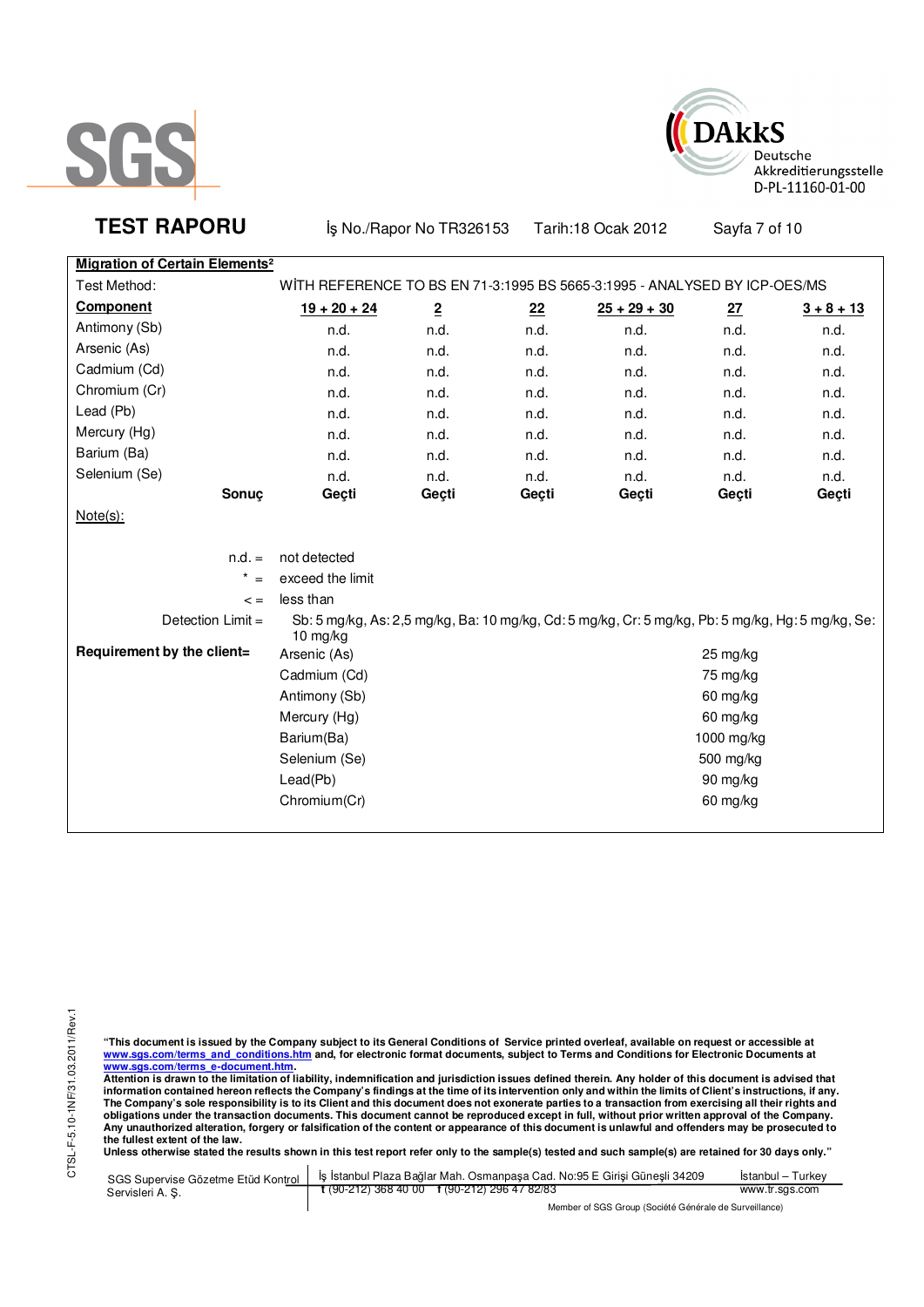



**TEST RAPORU** iş No./Rapor No TR326153 Tarih:18 Ocak 2012 Sayfa 8 of 10

| <b>Migration of Certain Elements<sup>2</sup></b> |                                                                                                                 |              |
|--------------------------------------------------|-----------------------------------------------------------------------------------------------------------------|--------------|
| Test Method:                                     | WITH REFERENCE TO BS EN 71-3:1995 BS 5665-3:1995 - ANALYSED BY ICP-OES/MS                                       |              |
| <b>Component</b>                                 | $4 + 5 + 9$                                                                                                     | $\mathbf{Z}$ |
| Antimony (Sb)                                    | n.d.                                                                                                            | n.d.         |
| Arsenic (As)                                     | n.d.                                                                                                            | n.d.         |
| Cadmium (Cd)                                     | n.d.                                                                                                            | n.d.         |
| Chromium (Cr)                                    | n.d.                                                                                                            | n.d.         |
| Lead (Pb)                                        | n.d.                                                                                                            | n.d.         |
| Mercury (Hg)                                     | n.d.                                                                                                            | n.d.         |
| Barium (Ba)                                      | n.d.                                                                                                            | n.d.         |
| Selenium (Se)                                    | n.d.                                                                                                            | n.d.         |
| Sonuç                                            | Geçti                                                                                                           | Geçti        |
| $Note(s)$ :                                      |                                                                                                                 |              |
|                                                  |                                                                                                                 |              |
| $n.d. =$                                         | not detected                                                                                                    |              |
| $\star$<br>$=$                                   | exceed the limit                                                                                                |              |
| $\lt$ =                                          | less than                                                                                                       |              |
| Detection Limit =                                | Sb: 5 mg/kg, As: 2,5 mg/kg, Ba: 10 mg/kg, Cd: 5 mg/kg, Cr: 5 mg/kg, Pb: 5 mg/kg, Hg: 5 mg/kg, Se:<br>$10$ mg/kg |              |
| Requirement by the client=                       | Arsenic (As)                                                                                                    | 25 mg/kg     |
|                                                  | Cadmium (Cd)                                                                                                    | 75 mg/kg     |
|                                                  | Antimony (Sb)                                                                                                   | 60 mg/kg     |
|                                                  | Mercury (Hg)                                                                                                    | 60 mg/kg     |
|                                                  | Barium(Ba)                                                                                                      | 1000 mg/kg   |
|                                                  | Selenium (Se)                                                                                                   | 500 mg/kg    |
|                                                  | Lead(Pb)                                                                                                        | 90 mg/kg     |
|                                                  | Chromium(Cr)                                                                                                    | 60 mg/kg     |
|                                                  |                                                                                                                 |              |

"This document is issued by the Company subject to its General Conditions of Service printed overleaf, available on request or accessible at<br>www.sgs.com/terms\_and\_conditions.htm\_and, for electronic format documents, subjec

| SGS Supervise Gözetme Etüd Kontrol | S İstanbul Plaza Bağlar Mah. Osmanpasa Cad. No:95 E Girisi Günesli 34209 | Istanbul – Turkev |  |  |
|------------------------------------|--------------------------------------------------------------------------|-------------------|--|--|
| Servisleri A. S.                   | $\frac{1}{2}$ (90-212) 368 40 00 f (90-212) 296 47 82/83                 | www.tr.sgs.com    |  |  |
|                                    | Member of SGS Group (Société Générale de Surveillance)                   |                   |  |  |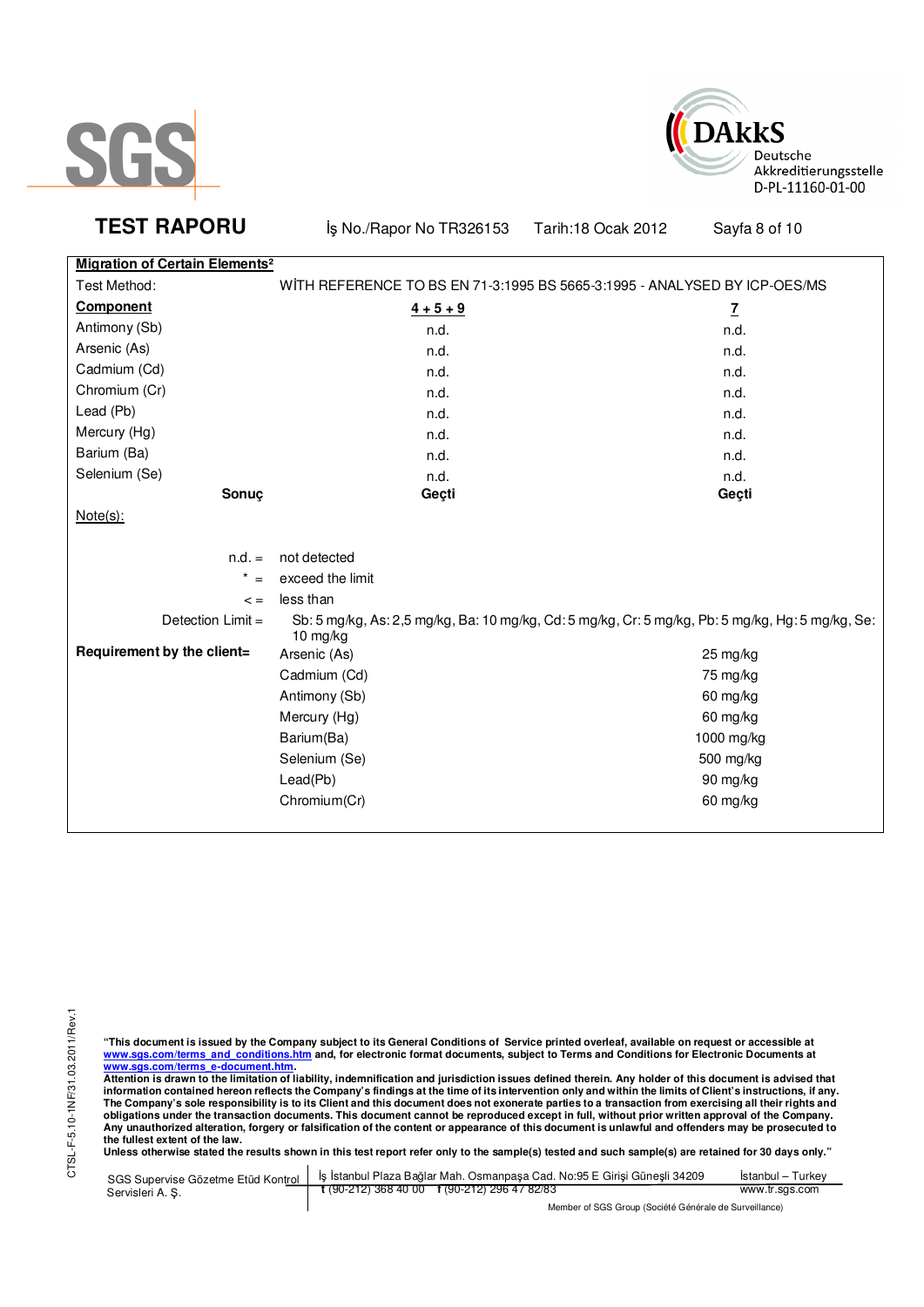



**TEST RAPORU** iş No./Rapor No TR326153 Tarih:18 Ocak 2012 Sayfa 9 of 10



"This document is issued by the Company subject to its General Conditions of Service printed overleaf, available on request or accessible at<br>www.sgs.com/terms\_and\_conditions.htm\_and, for electronic format documents, subjec

<u>www.sgs.com/terms\_e-document.htm.</u><br>Attention is drawn to the limitation of liability, indemnification and jurisdiction issues defined therein. Any holder of this document is advised that<br>information contained hereon refle obligations under the transaction documents. This document cannot be reproduced except in full, without prior written approval of the Company.<br>Any unauthorized alteration, forgery or falsification of the content or appeara

|                  | SGS Supervise Gözetme Etüd Kontrol   İş İstanbul Plaza Bağlar Mah. Osmanpaşa Cad. No:95 E Girişi Güneşli 34209 | Istanbul – Turkev |  |
|------------------|----------------------------------------------------------------------------------------------------------------|-------------------|--|
| Servisleri A. S. | $\frac{1}{2}$ (90-212) 368 40 00 f (90-212) 296 47 82/83                                                       | www.tr.sgs.com    |  |
|                  | Member of SGS Group (Société Générale de Surveillance)                                                         |                   |  |